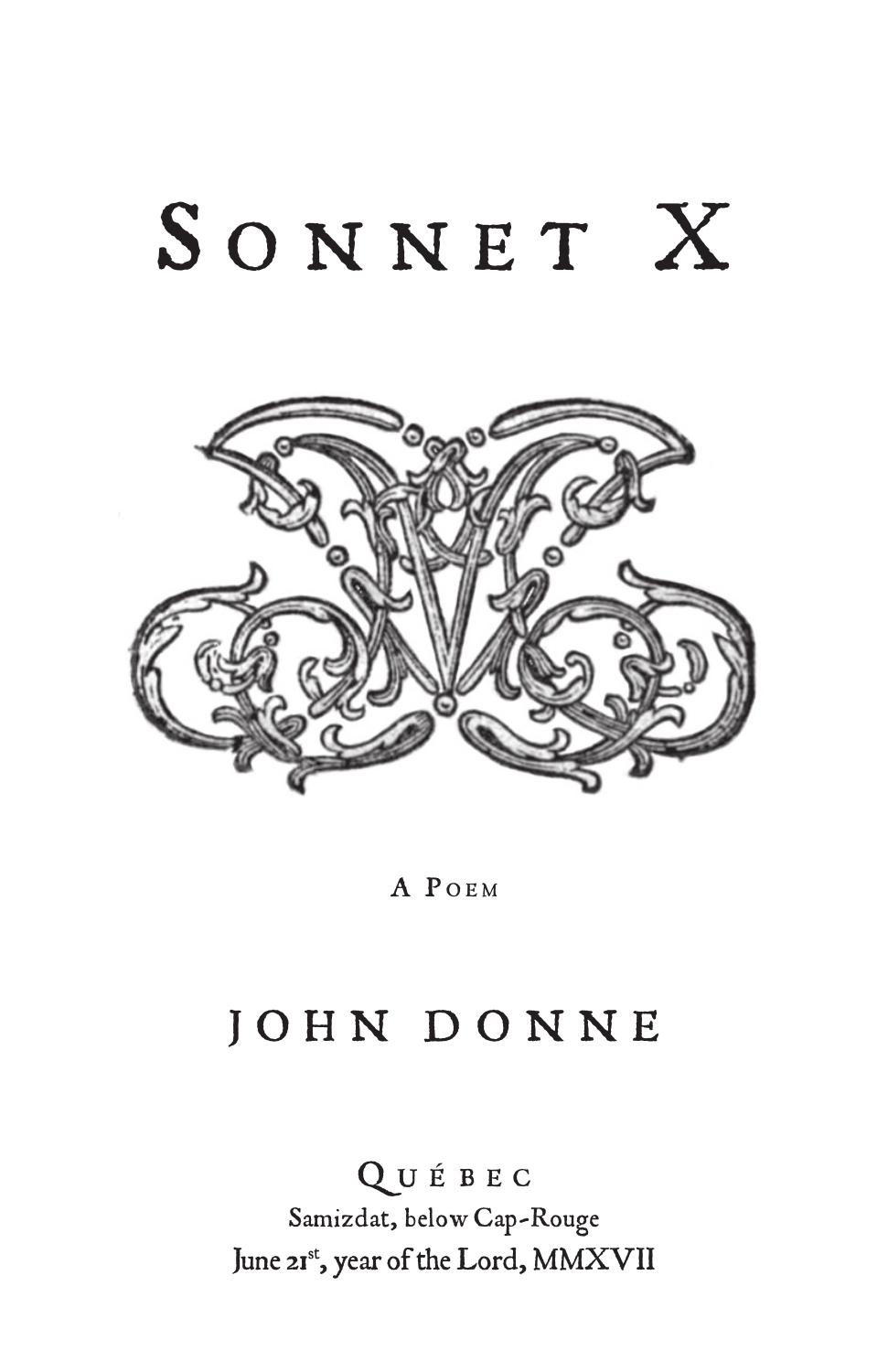

*Sonnet X (Death, be not proud) (written 1609) by* John Donne (1572–1631). Drawn from *Donne's Holy Sonnets* or *Divine Meditations* (1633).

[Samizdat](http://www.samizdat.qc.ca/Ebooks/) 2017

*Fonts*: JSL Ancient [Jeffery Lee] IM Fell English Roman and Italic [Igino Marini] IM Fell Double Pica [Igino Marini]